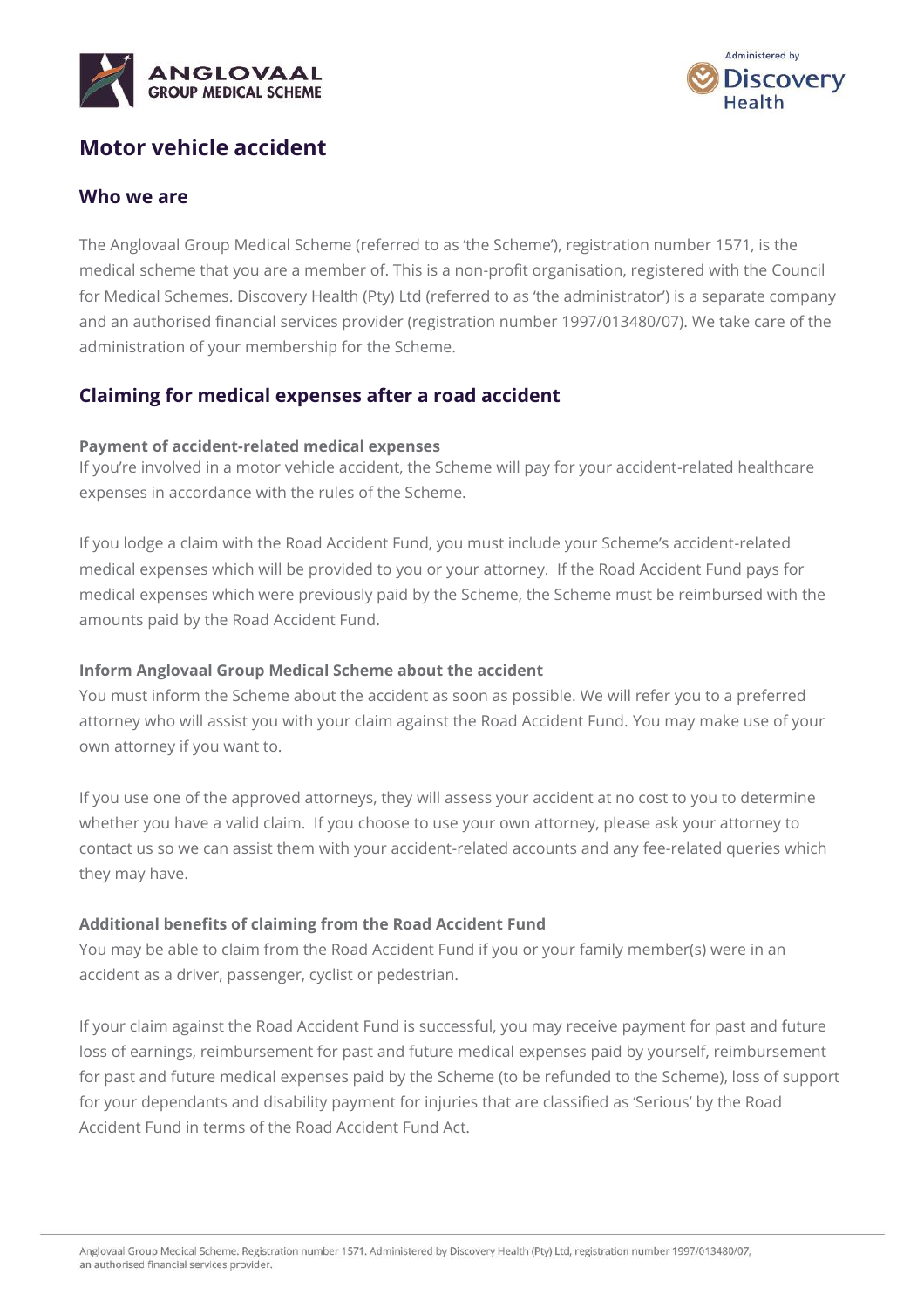



Once we receive the refund for medical expenses paid by the Scheme, the payment will be allocated to your appropriate benefits.

## **The following attorneys are our preferred providers:**

| Johannesburg, Randburg and East Rand       | A Wolmarans Inc. Attorneys             | Tel: 011 781 6050  |
|--------------------------------------------|----------------------------------------|--------------------|
|                                            | Levin Tatanis Attorney                 | Tel: 011 886 0915  |
|                                            | Munro Flowers Vermaak                  | Tel: 011 327 5418  |
|                                            | Clive Unsworth Attorneys               | Tel: 011 618 2209  |
|                                            | Greg Schlosberg Attorneys              | Tel: 011 485 4242  |
|                                            | Josephs Attorneys                      | Tel: 011 325 2886  |
|                                            | Hirschowitz Flionis Attorneys          | Tel: 011 880 3300  |
|                                            | Erasmus De Klerk Inc. Attorneys        | Tel: 011 678 1988  |
|                                            | Jerry Nkeli & Associates               | Tel: 011 838 7280  |
|                                            | Podbielski Mhlambi Attorneys           | Tel: 018 786 2919  |
|                                            | Sun Attorneys                          | Tel: 011 268 0988  |
| Vereeniging, Vanderbijlpark, Parys         | Mills Groenewald                       | Tel: 016 421 4631  |
| West Rand, North West                      | <b>Bhika Calitz Attorneys</b>          | Tel: 011 693 5346  |
|                                            | Edeling van Niekerk Attorneys          | Tel: 011 475 3800  |
| Pretoria, Limpopo Province and North West  | Riette Oosthuizen Attorneys            | Tel: 012 460 6359  |
|                                            | Shayne White Inc. Attorneys            | Tel: 012 809 0920  |
|                                            | <b>MacRobert Attorneys</b>             | Tel: 012 425 3400  |
|                                            | Gert Nel Attorneys                     | Tel: -012 333 8290 |
| Mpumalanga Province                        | Marais Basson                          | Tel. 013 690 3968  |
| Centurion, Laudium, Highveld, Midstream,   | Du Toit Attorneys                      | Tel: 012 664 9400  |
| Midrand                                    |                                        |                    |
| Cape Town and Western Cape                 | Sohn Wood ttorneys                     | Tel: 021 424 2638  |
|                                            | De Vries, Shields Chiat Attorneys      | Tel: 086 1465879   |
|                                            | Smith Tabata Buchanan Boyes Attorneys  | Tel: 021 406 9233  |
|                                            | Jonathan Cohen & Associates            | Tel: 021 422 5270  |
| Knysna, George and Plettenberg Bay         | Mosdell Pama & Cox Attorneys           | Tel: 044 382 5333  |
| Kimberley, Upington and Northern Cape      | Moss & Associates (J Visser Attorneys) | Tel: 053 474 1612  |
| Durban, Pietermaritzburg and KwaZulu Natal | A Wolmarans Inc. Attorneys (KZN)       | Tel: 031 564 9718  |
|                                            | Berkowitz Cohen Wartski                | Tel: 031 314 9300  |
|                                            | Friedman & Associates                  | Tel: 031 564 8043  |
|                                            | Thorrington Smith & Silver             | Tel: 031 307 5171  |
| <b>Bloemfontein and Free State</b>         | A Wolmarans BFT Branch                 | Tel: 051 111 0004  |
|                                            | Pieter Skein Attorneys                 | Tel: 051 430 0947  |
| East London,                               | McWilliams & Elliott Inc Attorneys     | Tel: 041 582 1250  |
|                                            | Kirk Attorneys INC                     | Tel: 043 735 1400  |
| Port Elizabeth, and Eastern Cape           | Jaco Hattingh Litigation Attorneys     | Tel: 041 364 2624  |
|                                            | Jock Walter Attorneys                  | Tel: 041 363 5501  |

## **Contact us**

If you need any additional information or if you would like to inform us of a road accident, please send an e-mail to [discovery\\_third\\_party\\_recovery\\_services@discovery.co.za.](mailto:discovery_third_party_recovery_services@discovery.co.za) You can also contact Charmain le Grange by emailing [CharmainL@discovery.co.za](mailto:CharmainL@discovery.co.za) or calling on **011 529 5097**.